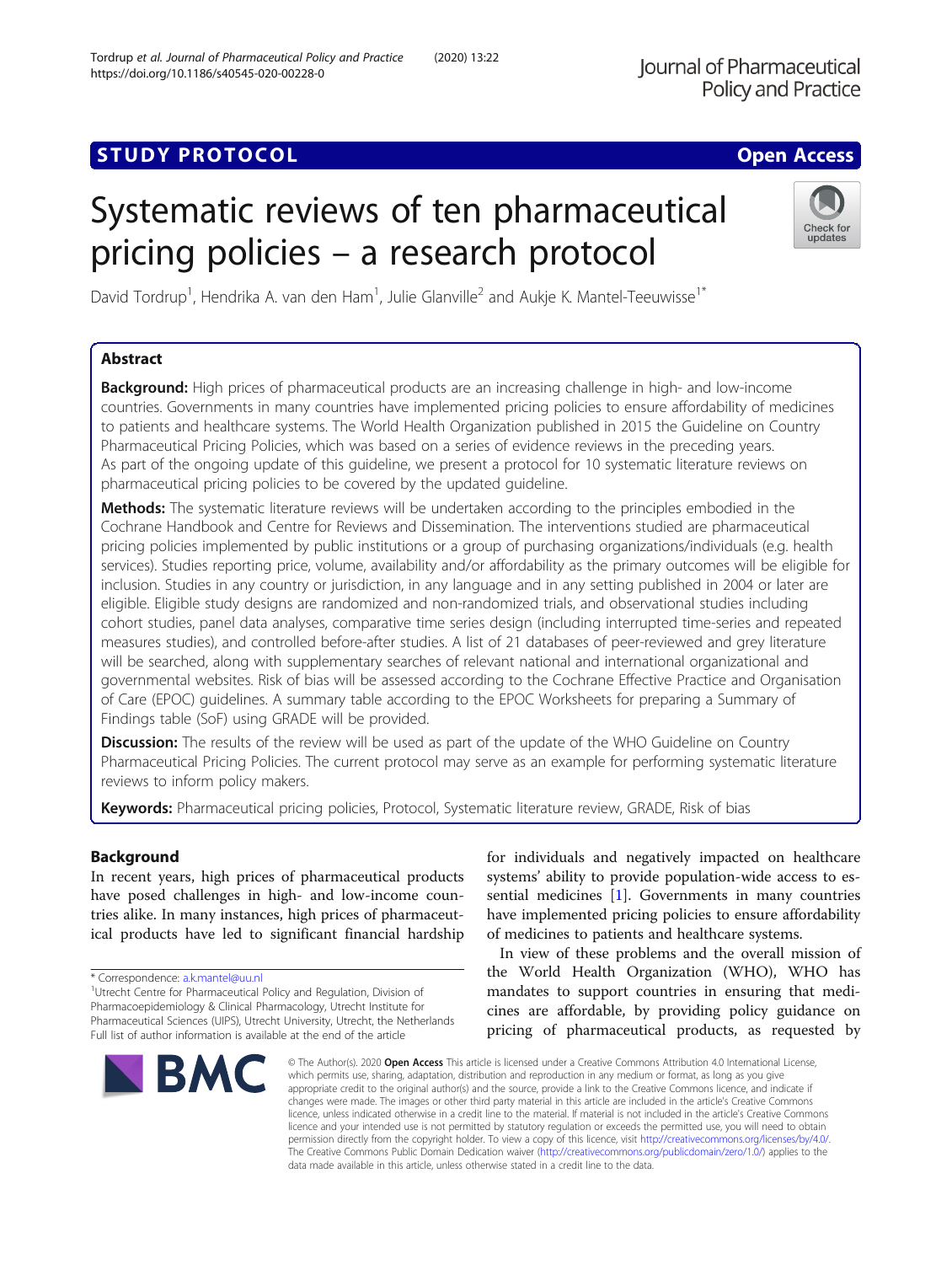Member States. These mandates include World Health Assembly (WHA) decision WHA71(8), which requested the Director-General to elaborate a road map report outlining the programming of WHO's work on access to medicines and vaccines for the period 2019–2023. Guidance on pricing policy is one of the key milestones specified in this road map [\[2](#page-6-0)]. The WHO 13th General Programme of Work includes various areas of work relating to pricing to improve access to medicines, vaccines and health products such as fair pricing, and WHO Regional Committees Resolutions relating to access to medicines have noted the importance of having robust policies on the pricing of health products [\[3](#page-6-0)]. Finally the United Nations (UN) Sustainable Development Goals (SDGs) recognise the importance of achieving universal health coverage, through "financial risk protection, access to quality essential health-care services and access to safe, effective, quality and affordable essential medicines and vaccines for all" (SDG 3.8) [\[4](#page-6-0)].

In 2015, WHO published a guideline on country pharmaceutical pricing policies ("2015 Guideline") [\[5](#page-6-0)]. This guideline was developed based on an evidence review conducted in 2010 and will be updated in 2020. Since 2010, the body of literature documenting the effects of various government pricing policies has increased. To ensure the updated guideline recommendations reflect current evidence base, WHO has commissioned this systematic review to provide an updated synthesis of the relevant evidence for the existing guideline, and to answer additional policy questions relating to pricing of pharmaceutical products.

The overall objective of this review is to assess the effects of 10 pharmaceutical pricing policies implemented individually or in combination, by an institution or a group of organizations, on price, volume, availability, and affordability of pharmaceutical products.

The specific objectives are (1) to the extent possible, estimate the effect size of pricing policy or policies on each prespecified outcome, (2) to the extent possible, develop Grade of Recommendation, Assessment, Development and Evaluation (GRADE) evidence profiles for each research question, with a view to assessing the overall strength, direction and quality of the evidence, and (3) to the extent possible, describe any practical and contextual considerations, based on an assessment of qualitative evidence pertaining to countries' experiences, that might impact the implementation of pricing policies.

# Methods

The systematic reviews will be undertaken according to the principles of systematic reviewing embodied in the Cochrane Handbook and guidance document published by the Centre for Reviews and Dissemination (CRD) which offers approaches for a range of study designs beyond randomised clinical trials (RCTs) [\[6,](#page-6-0) [7\]](#page-6-0).

#### Types of interventions

The interventions are pharmaceutical pricing policies, which are defined as a set of written principles or requirements agreed or adopted by a public institution (e.g. a government) or a group of purchasing organizations/individuals (e.g. health services) for managing the prices of pharmaceutical products for human use. A pharmaceutical product, commonly referred interchangeably with drug, medicine or pharmaceutical, is defined as any manufactured or refined substance for human or veterinary use that is intended to modify or explore physiological systems or pathological states for the benefit of the recipient (adapted from WHO Glossary  $[8]$ ). For the purpose of this review, the scope includes medicines (both small molecules and biological products) and vaccines for human use. There are 10 eligible policies or strategies within the scope of this review, as defined in Table [1](#page-2-0). Single policies, or combinations of policies, are considered eligible. The review scope includes studies comparing interventions against other interventions, options or strategies, or a counterfactual in the absence of comparator interventions, including historical comparisons. Studies not describing any comparator or counterfactual will not be eligible for inclusion in the reviews.

#### Types of outcome measures

Studies reporting price, volume, availability and/or affordability as primary outcomes will be eligible for inclusion in the systematic reviews. Studies that report the primary outcomes will also be assessed for information on any secondary outcome, including transparency, system efficiencies, and adverse outcomes (shortages, quality issues, safety issues, unethical conduct, illegal conduct, equity). Definitions of primary and secondary outcomes are provided in Tables [2](#page-3-0) and [3,](#page-4-0) respectively.

# Contextual factors

Descriptions of the contextual factors or prerequisites (barriers or facilitators) in included studies, which have contributed to the success or failure of a policy intervention, will be identified and extracted. This includes strategies that were used to implement an intervention successfully. Studies reporting descriptive and qualitative information on the implementation of effective/successful interventions, in addition to the primary outcome(s), will be eligible.

#### Study settings

Studies conducted in any country or other jurisdictions (e.g. administrative regions) will be eligible. A subgroup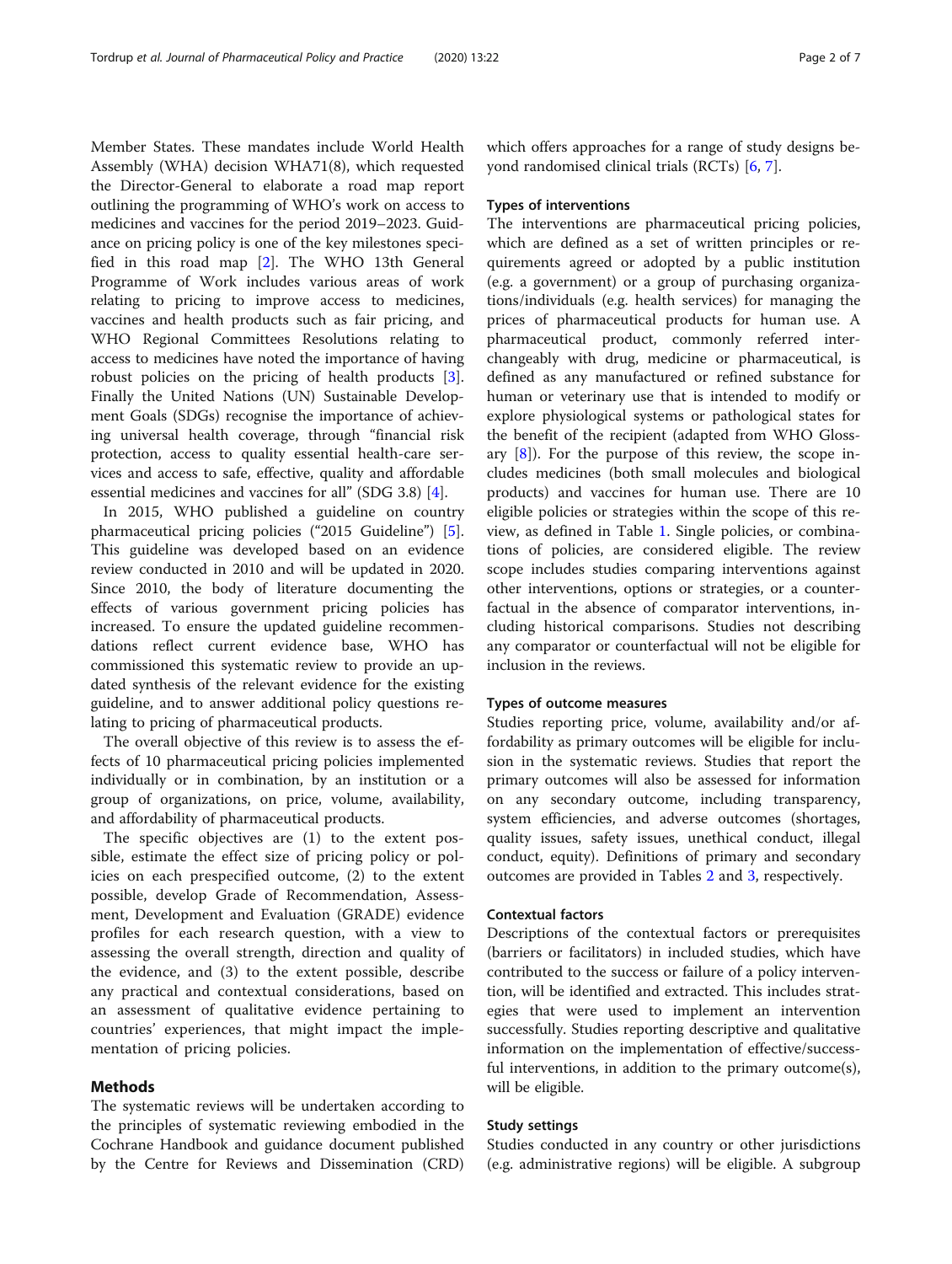<span id="page-2-0"></span>

| Term                                                                                              | Definition (from [9] unless otherwise stated)                                                                                                                                                                                                                                                                                                                                                                                                                                                                                                                                                                                                                                                                                                                                                                                                                                                                                                                                                                                                                                                                                                                                                                                                                                                                                     |
|---------------------------------------------------------------------------------------------------|-----------------------------------------------------------------------------------------------------------------------------------------------------------------------------------------------------------------------------------------------------------------------------------------------------------------------------------------------------------------------------------------------------------------------------------------------------------------------------------------------------------------------------------------------------------------------------------------------------------------------------------------------------------------------------------------------------------------------------------------------------------------------------------------------------------------------------------------------------------------------------------------------------------------------------------------------------------------------------------------------------------------------------------------------------------------------------------------------------------------------------------------------------------------------------------------------------------------------------------------------------------------------------------------------------------------------------------|
| Reference pricing                                                                                 | Reference pricing, also known as benchmark pricing, refers to the approach of<br>understanding the appropriateness of prices of medicines based on selected benchmark<br>prices, either from other jurisdictions (e.g. countries or other administrative regions) or a<br>group of comparable medicines in the same system/formulary. For the purpose of this<br>review, reference pricing is stratified as external and internal reference pricing:<br>External reference pricing (ERP; also known as international reference pricing) refers to the<br>practice of using the price of a pharmaceutical product (generally ex-manufacturer price,<br>or other common point within the distribution chain) in one or several countries to derive<br>a benchmark or reference price for the purposes of setting or negotiating the price of the<br>product in a given country. Reference may be made to single-source or multisource supply<br>products [5]<br>The practice of using the prices of identical medicines (ATC 5 level) or similar products<br>(ATC 4 level) or even with therapeutic equivalent treatment (not necessarily a medicine) in<br>a country in order to derive a benchmark or reference price for the purposes of setting or<br>negotiating the price or reimbursement of the product in a given country. |
| Value-based pricing                                                                               | Countries set prices for new medicines and/or decide on reimbursement based on the<br>therapeutic value the medicines confer, usually assessed through health technology<br>assessment (HTA).                                                                                                                                                                                                                                                                                                                                                                                                                                                                                                                                                                                                                                                                                                                                                                                                                                                                                                                                                                                                                                                                                                                                     |
| Cost-plus pricing                                                                                 | Pricing policy that takes into account production costs, promotional expenses, research &<br>development, administration costs, overheads and a profit to determine a price.                                                                                                                                                                                                                                                                                                                                                                                                                                                                                                                                                                                                                                                                                                                                                                                                                                                                                                                                                                                                                                                                                                                                                      |
| Setting price and mark-up thresholds across the pharma-<br>ceutical supply and distribution chain | Setting price threshold means specifying maximum prices, also referred to as price caps or<br>price ceilings, or specifying maximum mark-up percentage.<br>A mark-up represents the additional charges and costs that are applied to the price of a<br>commodity in order to cover overhead costs, distribution charges, and profit. In the con-<br>text of the pharmaceutical supply chain, policies might involve regulation of wholesale<br>and retail mark-ups as well as pharmaceutical remuneration.                                                                                                                                                                                                                                                                                                                                                                                                                                                                                                                                                                                                                                                                                                                                                                                                                        |
| Promoting price transparency                                                                      | The sharing, disclosure and dissemination of information related to medicine prices to the<br>public and relevant parties to ensure accountability. Full price transparency includes the<br>publication of medicine prices at all price types (e.g. ex-factory prices, pharmacy retail<br>prices), the disclosure of the net transaction prices of medicines between the suppliers<br>(e.g. manufacturers, service providers) and the payers/purchasers (governments, con-<br>sumers), the sharing and publication of the contents of pricing arrangements, such as risk-<br>sharing schemes and other managed-entry agreements, including the actual pricing and<br>input factors that determine a medicines prices (e.g. production costs, R&D costs, added<br>therapeutic value). (adapted from [10])                                                                                                                                                                                                                                                                                                                                                                                                                                                                                                                          |
| Price discounts for single source pharmaceuticals                                                 | Discount is the general term to describe to a price reduction granted to specified<br>purchasers under specific conditions prior to purchase. Different types of price reductions<br>include a rebate (payment made to the purchaser after the transaction has occurred), or<br>upon meeting certain pre-agreed terms and conditions as specified in so-called managed-<br>entry agreements. The latter arrangements are usually classified into financial-based MEA<br>(e.g. flat discounts, price-volume agreements, capping) and performance-based MEA (e.g.<br>risk-sharing agreement, coverage with evidence development).<br>Single source pharmaceuticals are pharmaceutical products supplied by a company that<br>holds the patent rights, exclusive marketing rights, or supply agreements in a specific<br>jurisdiction.                                                                                                                                                                                                                                                                                                                                                                                                                                                                                               |
| Promoting the use of quality assured generic and<br>biosimilar medicines                          | Strategies directed at patients, prescribers or pharmacists to encourage the use of generic<br>or similar biological medicines.                                                                                                                                                                                                                                                                                                                                                                                                                                                                                                                                                                                                                                                                                                                                                                                                                                                                                                                                                                                                                                                                                                                                                                                                   |
| Competitive pricing based on tendering and negotiation                                            | An approach that determines prices through tendering or negotiation among suppliers of<br>medicines that are identical or comparable in chemical composition, pharmacological<br>mechanisms and therapeutic use, taking into account factors such as quality, supply<br>conditions.<br>Tendering is any formal and competitive procurement procedure through which tenders<br>(offers) are requested, received and evaluated for the procurement of goods, works or<br>services, and as a consequence of which an award is made to the tenderer whose tender/<br>offer is the most advantageous.<br>Negotiation refers to "discussion aimed at reaching an agreement" [11]                                                                                                                                                                                                                                                                                                                                                                                                                                                                                                                                                                                                                                                        |
| Pooled procurement                                                                                | Pooled procurement refers to the arrangement where financial and non-financial resources<br>are combined across various purchasing authorities to create a single entity for purchasing<br>health products (e.g. medicines) on behalf of the individual purchasing authorities [10]                                                                                                                                                                                                                                                                                                                                                                                                                                                                                                                                                                                                                                                                                                                                                                                                                                                                                                                                                                                                                                               |
| Tax exemptions or tax reductions for pharmaceuticals                                              | Tax is a compulsory transfer of money from private individuals, institutions or groups to<br>the government. It may be levied upon wealth or income (direct taxation) or in the form<br>of surcharges on prices (indirect taxation). It may be paid to the central government<br>(central taxation) or to the local government (local taxation).                                                                                                                                                                                                                                                                                                                                                                                                                                                                                                                                                                                                                                                                                                                                                                                                                                                                                                                                                                                  |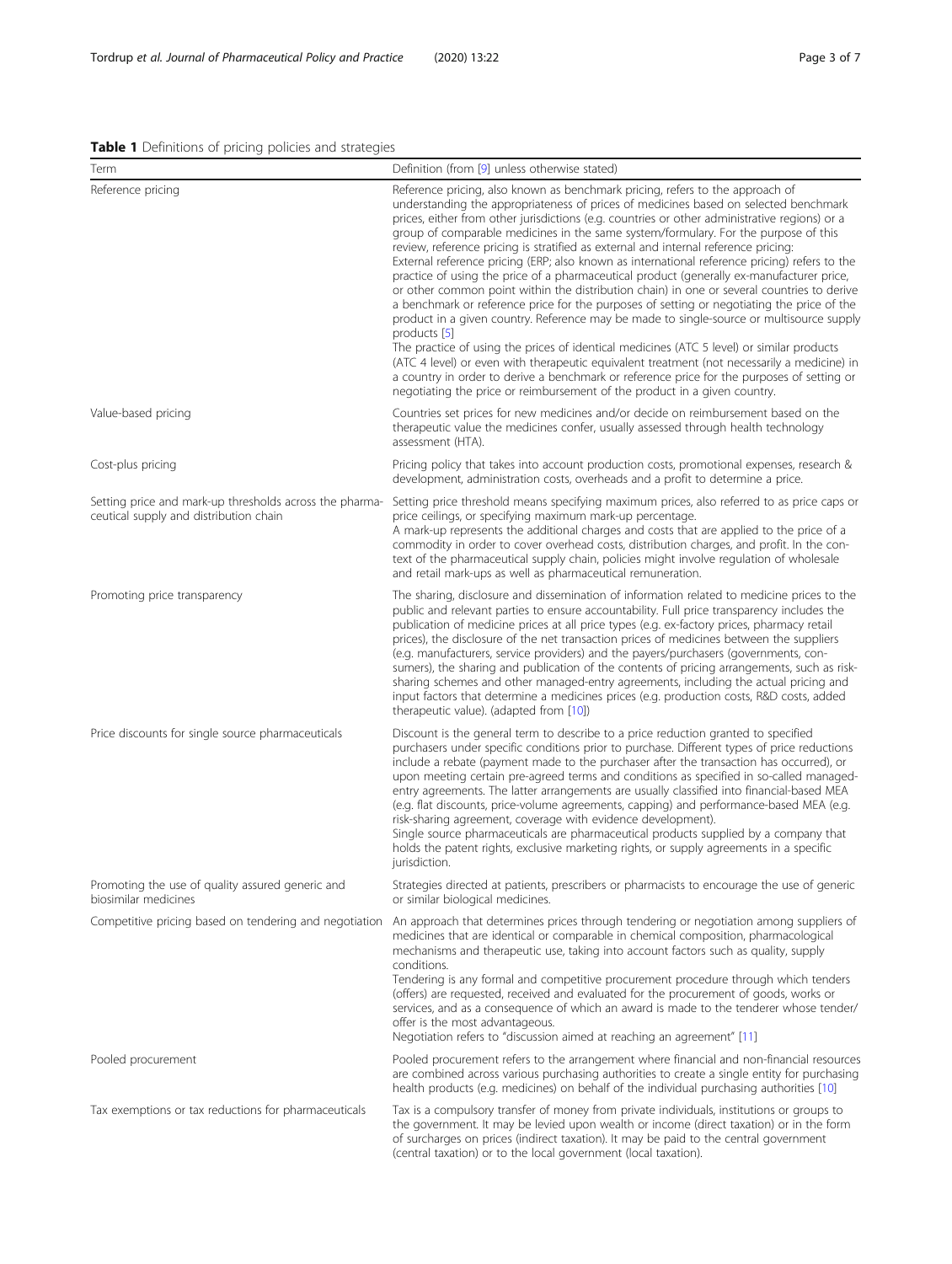<span id="page-3-0"></span>Table 1 Definitions of pricing policies and strategies (Continued)

| Term | Definition (from [9] unless otherwise stated)                                                                                                                                                                                                                                                                                                                                                                                                                                                                                                                                                                                                                                                          |  |
|------|--------------------------------------------------------------------------------------------------------------------------------------------------------------------------------------------------------------------------------------------------------------------------------------------------------------------------------------------------------------------------------------------------------------------------------------------------------------------------------------------------------------------------------------------------------------------------------------------------------------------------------------------------------------------------------------------------------|--|
|      | There are two main categories of tax: direct taxes, which are levied by governments on<br>the income of individuals and corporations, and indirect taxes, which are added to the<br>prices of goods and services. Direct taxes, along with social security taxes, generally make<br>up about two-thirds of total government revenue in high-income countries. In low-<br>income countries, indirect taxes, on international trade or on the purchase of goods and<br>services, are major sources of government revenue. Policies relevant to pharmaceutical<br>products might involve the reduction of taxes on medicines, or the exemption of medi-<br>cines from taxes, particularly sales taxes [5] |  |

of interest is studies that focus on middle and lowincome countries. Outcomes in public, private and mixed public-private settings are of interest.

# Study designs

The following study designs comparing interventions to at least one comparator or counterfactual are eligible:

- randomized trial
- non-randomized trial
- observational studies, including:
	- cohort studies or panel data analysis
	- comparative time series design, including interrupted time series (ITS) and repeated measures (RM) study
	- controlled before-after study

Existing systematic reviews on relevant pharmaceutical pricing policies will not be included in the present review due to potential differences in scope and methodology, but any reviews identified will be discussed in the present reviews, and references from recent reviews (published in the last 5 years) will be checked for eligibility. A summary of all inclusion and exclusion criteria is provided in Table [4](#page-4-0).

## Search strategy

The resources and supplementary search approaches proposed reflect the topic area and the anticipated importance of grey literature. Literature on pharmaceutical pricing policies has relevance to both healthcare, economics and policy research. A base strategy will be developed in MEDLINE (OvidSP) and translated to equivalent searches in other databases; the final Ovid MEDLINE strategy (Supplementary materials in Annex) will be peer-reviewed by a second Information Specialist for errors in spelling, syntax and line combinations.

The search will include the following databases: Ovid MEDLINE(R) and Epub Ahead of Print, In-Process & Other Non-Indexed Citations and Daily; Embase; Cochrane Database of Systematic Reviews (CDSR); Epistemonikos; Database of Abstracts of Reviews of Effects (DARE); Health Technology Assessment (HTA) Database; Social Science Citation Index; LILACS; EconLit; NHS Economic Evaluation Database (NHS EED); INRUD (International Network for Rational Use of Drugs) Bibliography; OECD iLibrary Books (freely accessible content only); International Political Science Abstracts (IPSA); WHO IRIS (Institutional Repository for Information Sharing); World Bank Documents & Reports; World Bank Open Knowledge Repository; World

Table 2 Definitions of the primary outcomes

| Term          | Operational definition                                                                                                                                                                           | Measurement unit                                                                                                                                                                                                                           |
|---------------|--------------------------------------------------------------------------------------------------------------------------------------------------------------------------------------------------|--------------------------------------------------------------------------------------------------------------------------------------------------------------------------------------------------------------------------------------------|
| Price         | Price components, observed or derived, along the value chain<br>from manufacturer, distributor, service providers to patients                                                                    | Absolute or percentage changes in reported currency unit(s) or<br>price indices. Expenditure or sales data (aggregate of price and<br>volume) as a proxy for price and volume if these are not<br>individually reported.                   |
| Volume        | Quantity provided or used                                                                                                                                                                        | Number of units sold, supplied, prescribed, dispensed, or<br>consumed                                                                                                                                                                      |
| Availability  | A patient is able to obtain when needed, for free or for a fixed fee,<br>a pharmaceutical product which is listed on the national formulary                                                      | Presence-absence binary measurement and qualitative assessment<br>as reported, e.g. a medicine is available when it is found in this<br>facility by the data collector on the day of the visit                                             |
| Affordability | "the ability to purchase a necessary quantity of a product or level<br>of a service without suffering undue financial hardship" World<br>Bank cited by Lancet Commission on Essential Medicines. | For health system: Proportion of spending on medicines<br>compared to historical expenditure on medicines or other health<br>products and services, or as reported in the literature                                                       |
|               |                                                                                                                                                                                                  | For individual patients: The number of days' wages needed to pay<br>for the cost of treatment, using wage benchmarks such as salary<br>of the lowest paid government worker and national minimum<br>wage, or as reported in the literature |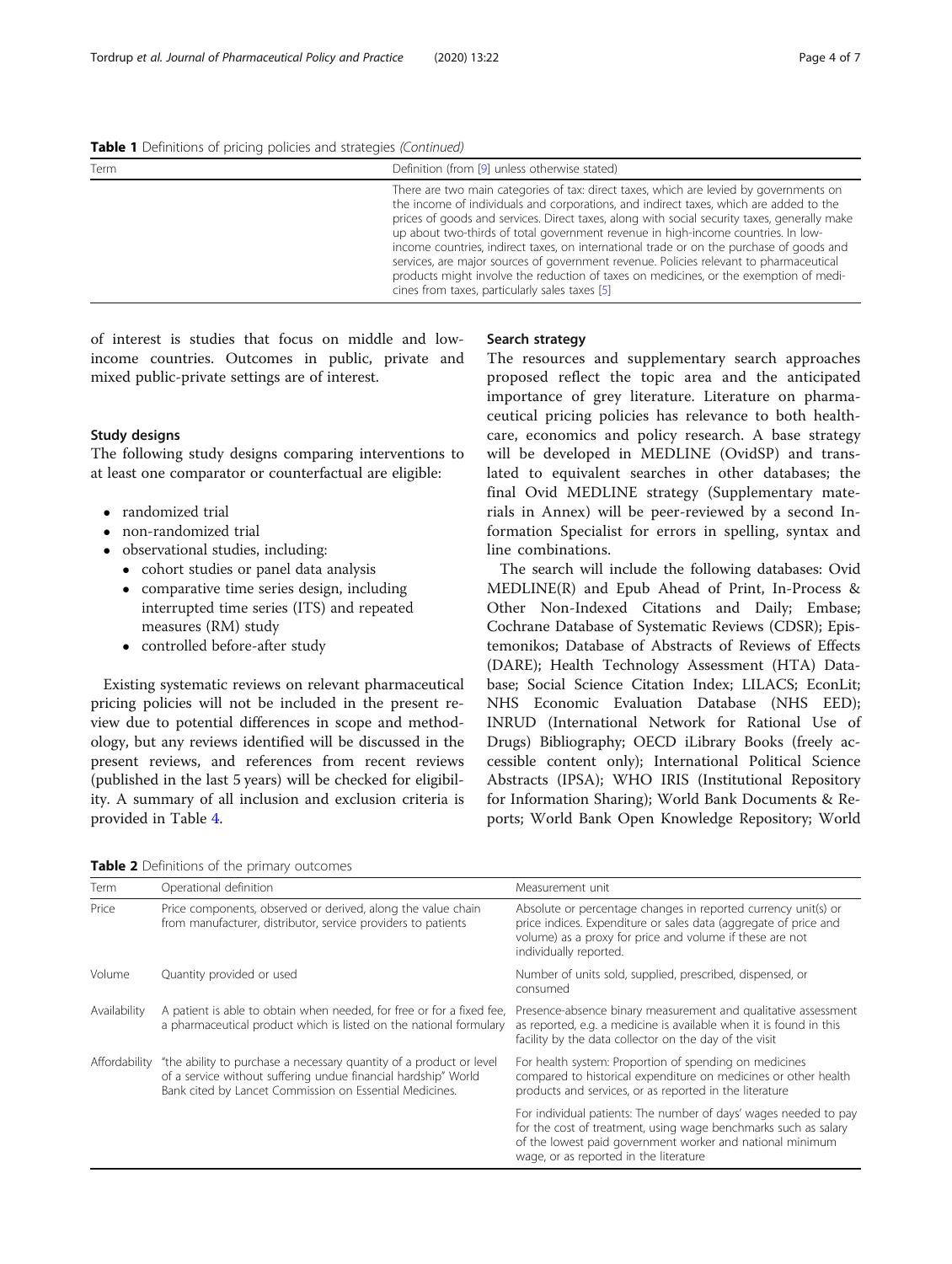| Term                                     | Operational definition                                                                                                                                                                                                                                                                                                                                                                                   | Measurement unit                                                                                                                                                                                   |
|------------------------------------------|----------------------------------------------------------------------------------------------------------------------------------------------------------------------------------------------------------------------------------------------------------------------------------------------------------------------------------------------------------------------------------------------------------|----------------------------------------------------------------------------------------------------------------------------------------------------------------------------------------------------|
| Transparency                             | See price transparency in Table 1.                                                                                                                                                                                                                                                                                                                                                                       | Qualitative description, as presented in literature                                                                                                                                                |
| Efficiency                               | AHRQ's definition: Avoiding waste, including waste of equipment, supplies,<br>ideas, and energy.<br>Allocative efficiency: Allocating resources in such a way as to provide the<br>optimal mix of goods and services to maximise the benefits to society<br>Technical efficiency: Using the least amount of resources or the right<br>combination of inputs to produce a given mix of goods and services | As measured and presented in literature or<br>qualitative description, as presented in literature<br>Qualitative measures of process efficiency, e.g.<br>timeliness, resource-intensiveness        |
| Shortage                                 | EMA's definition: a shortage of a medicinal product occurs when there are<br>changes to either demand or supply of the medicine, so that clinical need<br>can no longer be met. A medicine shortage causes temporary unavailability.<br>The total stock across all levels of the national supply chain, across all<br>geographical regions, cannot meet demand during a medicine shortage                | As measured and presented in literature or<br>qualitative description, as presented in literature                                                                                                  |
| Quality of<br>pharmaceutical<br>products | Whether products are substandard or falsified (SF)<br>WHO's definitions:<br>Substandard: Also called "out of specification", these are authorized medical<br>products that fail to meet either internationally accepted quality standards or<br>specifications, or both.<br>Falsified: Medical products that deliberately/fraudulently misrepresent their<br>identity, composition or source.            | Occurrence of SF products                                                                                                                                                                          |
| Safety                                   | IOM's definition: the prevention of harm to patients                                                                                                                                                                                                                                                                                                                                                     | As measured and presented in literature                                                                                                                                                            |
| Unethical<br>conduct                     | Business or professional conduct that contravenes social norms or social<br>responsibilities                                                                                                                                                                                                                                                                                                             | Qualitative description, as presented in literature                                                                                                                                                |
| Illegal conduct                          | Business or professional conduct that contravenes the law                                                                                                                                                                                                                                                                                                                                                | Qualitative description, as presented in literature                                                                                                                                                |
| Equity                                   | Differences in [access or] health that are avoidable and also considered unfair<br>or unjust                                                                                                                                                                                                                                                                                                             | Qualitative assessment, including assessing<br>differences in the relative effect size of the<br>intervention; assessing indirectness of evidence<br>to disadvantaged populations and/or settings. |

# <span id="page-4-0"></span>Table 3 Definitions of secondary outcomes

AHRQ: Agency for Healthcare Research and Quality, EMA: European Medicines Agency, IOM: Institute of Medicine, WHO: World Health Organization

Bank eLibrary (freely accessible content only); IDEAS; Essential Medicines and Health Products Information Portal (WHO); Open Grey; Global Index Medicus.

Searches will be conducted using each database or resource listed, translating the Ovid MEDLINE strategy appropriately. Translation includes consideration of differences in database interfaces and functionality, in addition to variation in indexing languages and thesauri.

In addition, in the context of the balanced bibliographic database search approach, the main database searches will be complemented by supplementary search approaches: a range of governmental and intergovernmental websites will be searched, and experts (WHO Guideline Development Group, project expert panel) will be contacted for additional reference suggestions.

Since the topic context is one where developing a robust strategy without retrieving large numbers of records is challenging, a number of pragmatic decisions have been taken when developing the strategy, which can be found in Supplementary Material in the Annex.

Table 4 Summary of the inclusion and exclusion criteria

|                 | Inclusion criteria                                                                                                    | Exclusion criteria                                                                                                                |
|-----------------|-----------------------------------------------------------------------------------------------------------------------|-----------------------------------------------------------------------------------------------------------------------------------|
| Intervention    | Ten pharmaceutical pricing policy interventions, as specified<br>and defined in Table 1                               | Studies without one of the ten prespecified policy interventions                                                                  |
| Outcome         | Studies including price, volume, availability or affordability as<br>primary outcome                                  | Studies without one of the four primary outcomes                                                                                  |
| Study<br>design | randomised trial, non-randomised trial, and observational stud-<br>ies with at least one comparator or counterfactual | All other study designs that do not include at least one comparator or<br>specifying a counterfactual. These include case series. |
| Countries       | All countries                                                                                                         | None                                                                                                                              |
| Settings        | All settings                                                                                                          | None                                                                                                                              |
| Time<br>period  | 2004-2019 (publication date)                                                                                          | Studies with publication date before 1 January 2004                                                                               |
| Language        | All languages                                                                                                         | None                                                                                                                              |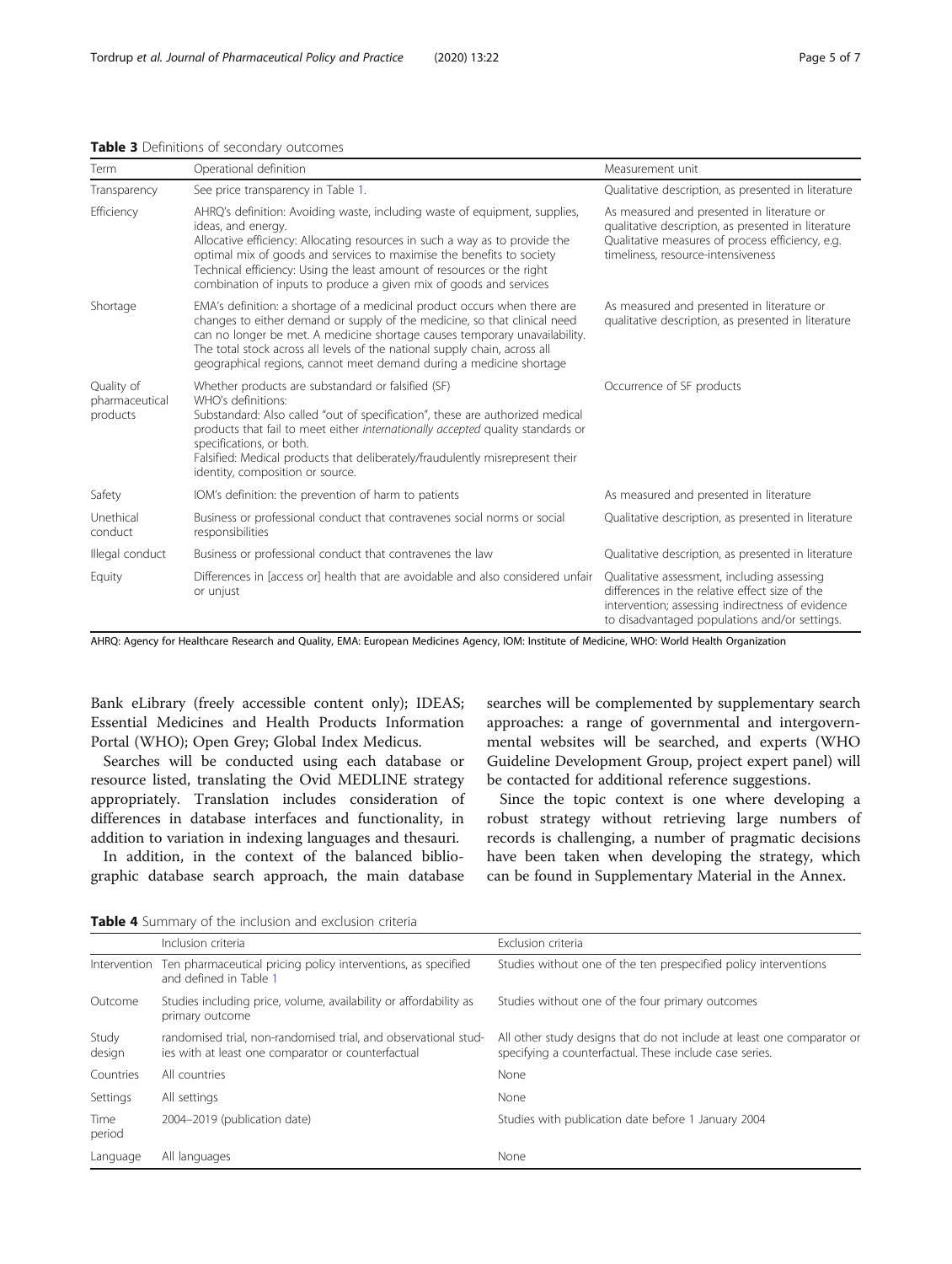Where possible, the results of searches will be downloaded in a tagged format and loaded into bibliographic management software (EndNote). The results will be deduplicated using several algorithms and the deduplicated references held in a duplicates EndNote database for checking if required. Results from resources which do not allow export in a format compatible with EndNote will be saved in Word or Excel documents as appropriate and manually deduplicated.

## Study selection

Record assessment involves a number of stages. First, a single researcher will assess the search results according to their relevance in providing information on the review, and will remove the obviously irrelevant records based on titles and abstracts such as those that are about treatment effectiveness rather than pricing policy. This will be undertaken within Endnote. Records will be tagged if excluded at the title/abstract stage. Then, the titles and abstracts of remaining records will be assessed for relevance against the protocol criteria by double independent reviewer selection with disagreements adjudicated by a third reviewer. This will be undertaken within Covidence. Covidence allows record tagging which means at this stage records will be initially categorised by the review question they may be able to inform. Once completed we will go back and tag the EndNote library with the include/exclude decisions and group records within EndNote by exclusion reason. Finally, the full text of potentially relevant studies will be obtained and these will be assessed for eligibility against the protocol criteria by double independent reviewer selection with disagreements adjudicated by a third reviewer. This will be undertaken in Covidence. Studies will be tagged by the review question they will inform, so that they can be grouped for assessment at the next stage. Finally, references of included studies will be screened for further potentially eligible studies.

The number of records included and removed at each stage will be recorded in a PRISMA flow diagram. Studies excluded after assessment of the full document for each review will be listed in an excluded studies table with the reason for exclusion. Where results for a study are reported in more than one publication (for example a full paper and a conference abstract), all related publications will be identified and grouped together to ensure that studies are not double counted.

# Data extraction and risk of bias assessment

Included studies will be extracted using a standard data extraction form, including information on study details, population/setting/subjects, interventions, outcomes and results. One researcher will extract the data, and the extraction will be checked by a second researcher. Risk of bias will be assessed according to the Cochrane Effective Practice and Organisation of Care (EPOC) guidelines [[12\]](#page-6-0). Bias assessment criteria are adapted to study design (randomized-, non-randomized trials and controlled before-after studies assessed in the same way; interrupted time-series and repeated measures studies assessed in the same way; and a set of assessment criteria applied to all study types). Two researchers will assess risk of bias, resolving conflicts through discussion.

#### Data synthesis and analysis

We will provide a summary table according to the EPOC Worksheets for preparing a Summary of Findings table (SoF) using GRADE, which will summarise strength of evidence for each primary outcome. Any evidence identified as reviews/synthesis of qualitative evidence will be assessed using GRADE-CERQual [[13](#page-6-0), [14\]](#page-6-0).

As it is expected that there will be substantial differences in the characteristics and contexts of included studies, we do not plan to undertake a meta-analysis. If several studies report on the same outcome, a mean/median and a range will be given. Otherwise a narrative summary describing the quality of the studies, the relationship between studies, and patterns that we have discerned in the data will be provided.

Where applicable, results will be presented according to subgroups of interest which are studies by type of medicines (medicines listed in National Essential Medicines Lists, high-priced medicines), studies in low- and middle-income countries, and studies in the private, public or mixed sectors.

## **Discussion**

These 10 different systematic reviews will inform the WHO Guideline Development Group to update the Guidelines for pharmaceutical pricing policies. A strength of the search methodology described is that it is very broad, making use of multiple scientific literature databases, grey literature and including both English and non-English articles. This will result in limited reporting bias. However, because search terms need to cover ten topics and terminology is not always straightforward the search results might result in an unprecise output. This would mean that it is possible that many titles need to be screened at title and abstract level.

From experience the number of good quality studies is low in policy research [\[15](#page-6-0)]. Limited or no randomized studies exist and often studies present before and after measurements around an intervention without